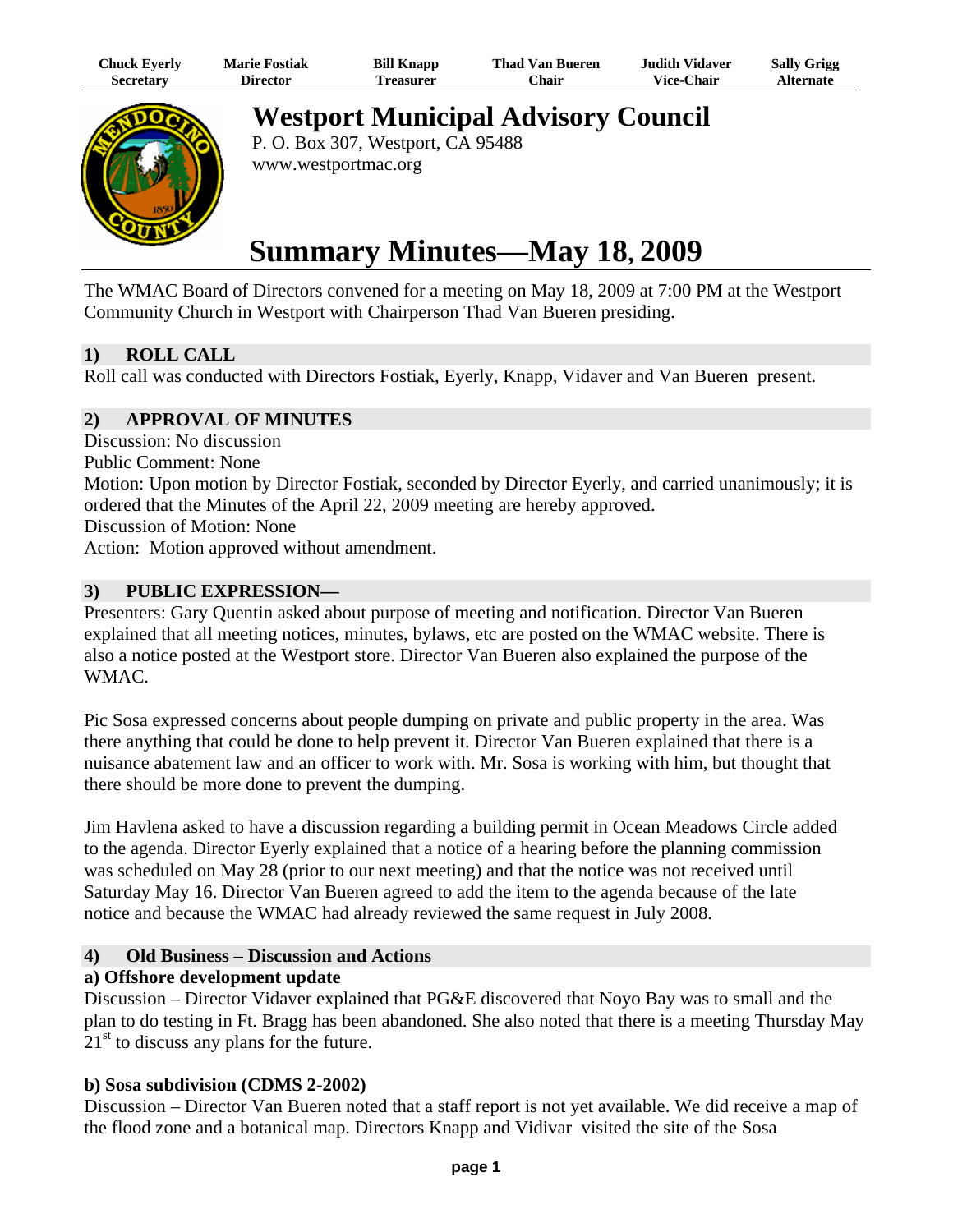subdivision. Both Director Knapp and Director Vidivar reported that they believed there were sites on both parcels that would be OK to build on. There is still a problem with trailers being parked on the site.

Public comments from Mr. Sosa – He said that the trailers have no current use permit. The permits have expired and he is working to remove the trailers.

Public comments from Mr. Tom Kisliuk – He noted that he is an adjacent landowner. He stated that there is no geotechnical report included. He believes a geologist should look at the existing road. The survey map is from 2002 and may not be correct. Part of the property should be wetland and that development is to close to Wages Creek and that should be considered.

Director Knapp noted that CDF has to sign off on the roads and they must be brought up to standard prior to building. He stated that the objective for the trip to visit the property was to determine if there were proper building sites on the two parcels. Both Director Vidivar and Director Knapp believe there are building sites on both parcels and roads could be constructed. Director Van Bueren will confirm that a geotechnical report and properly engineered roads are part of the conditions for obtaining a permit.

## **c) Jackson-Grube Development (CDU 6-2002)**

Discussion – This is the site of a proposed new development on Highway 1 at the site of the Orca Inn. There is a scheduled costal commission hearing in Marina Del Ray in June. Director Van Bueren made it clear that the WMAC did not have the authorization to comment to the Coastal Commission. This item was on the agenda only because the project was within the geographical boundary of the WMAC and there was local interest. This was to be seen as a chance to voice your thoughts about the project.

Mike Thomas representing the developer gave an update on the project. He noted that it was to have a hospitality venue. It was a plan to celebrate the history of the area. He also noted that the plans have been changed to reflect a smaller footprint than the original plans. Mr. Thomas said that there was an adequate supply of water, the septic was OK, an archeological study had been submitted, Cal-Fire had approved the project with certain conditions, and with the exception of the farmhouse all proposed building was within the 18 foot height limitation.

Jim Havlena (public) asked if Kendall Smith could be notified. Director Van Bueren noted that she receives a copy of the minutes.

Brent Anderson (public) Offered to answer questions. He will be the contractor if the project is approved.

Judy Whiting (public) Ms. Whiting is a neighbor. She had questions regarding the number of possible occupants and the number of units that would be available to rent. Ms. Whiting also had concerns over the water supply, and the fact that she had received very late notice for a meeting which would be held in Marina Del Ray. This left very time to evaluate the water report or the fact that the proposed project had been changed to reflect a smaller footprint.

Mr. Goleman– (public) Mr. Goleman currently resides at the proposed building site. He believes there is adequate water supply.

Lari Shea – (public) Ms. Shea favors the development. She believes that the development is a good use of the land.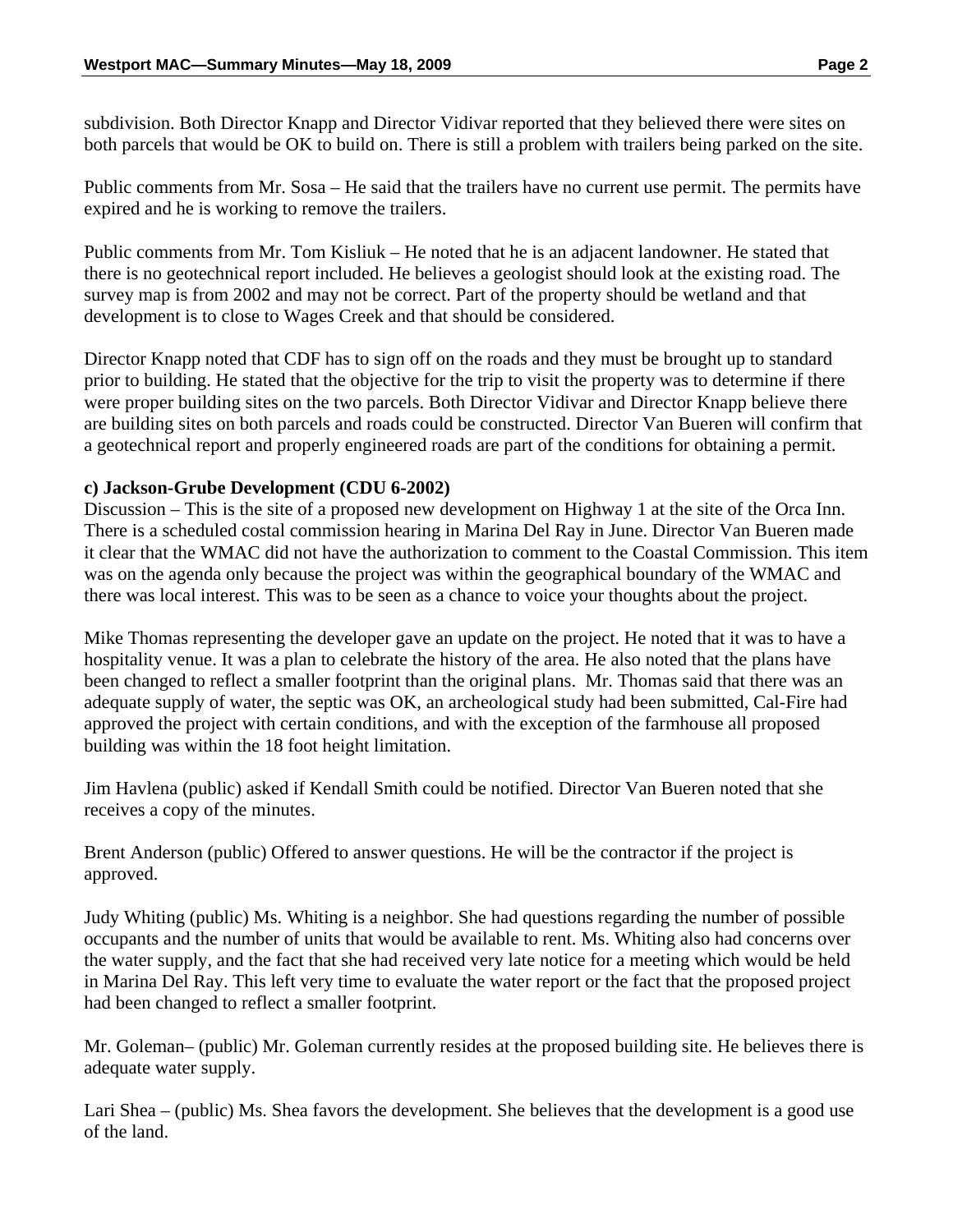Gary Quinton – (public) Mr. Quinton is a neighbor and believes it is good that only three acres of the total 1600 acres owned by Mr. Jackson or his heirs will be developed, is favorable for the public.

Ms. Mathieson – (public) supports the project and the historical preservation of the land.

Director Van Bueren – Noted he would send personal letter to Coastal Commission expressing concerns over the historical preservation of the area. He believes this issue has not been adequately considered and should be evaluated prior to any building. Mr. Thomas noted that if artifacts turned up during construction they would be given to the county.

Director Vidivar – speaking for "Friends of Ten Mile" opposed the project. Thought it was to big andcould have problems due to the current economic slowdown. She also opposed special events in the area because of probable parking and traffic issues.

Director Knapp – Would not oppose the project.

Director Eyerly – Opposed to the project as proposed. Would need more information on water reports and opposed to special events being held there because of probable traffic and parking issues.

Director Fostiak – Indicated that she has no objection to the project as it is now proposed.

#### **5) NEW BUSINESS – Discussion and possible actions**

#### **a) WMAC charter review re: Coastal Commission appeals**

Discussion- The discussion was to decide if we wanted to ask the Board of Supervisors to change our charter to enable the WMAC to send correspondence to agencies like the Coastal Commission. No motion was made and WMAC decided not to try and change their current charter.

#### **b) Mendocino County Housing Element**

Discussion – There was no public comment. Director Van Bueren noted that Westport was not mentioned in the Housing element.

Motion – Motion was made by Director Fostiak that if comments were required before next meeting the WMAC's preliminary comment is that Westport (the sphere of influence of the WMAC) should be analyzed more thoroughly. If no comments were required prior to next WMAC meeting, additional discussion will occur prior to sending our comments. Director Knapp seconded the motion.

Action – The motion was approved unanimously.

#### **c) New Septic System Requirements**

Discussion – Director Eyerly to research and lead discussion at next WMAC.

## **d) Blake Property Permit in Ocean Meadows--CPDM 113-2002(07)(08)**

Discussion – This a building permit request for a house in Ocean Meadows development. The WMAC discussed this permit in July 2008. The recommendation of the WMAC at that time was that the current coastal height limitation of 18 feet be adhered to and lighting be in accordance with current regulations. The permit request had portions of the structure that exceeded that limitation. The planning department ruled that the permit should be resubmitted to comply with both conditions. The WMAC was not notified of the hearing scheduled with the Coastal Permit